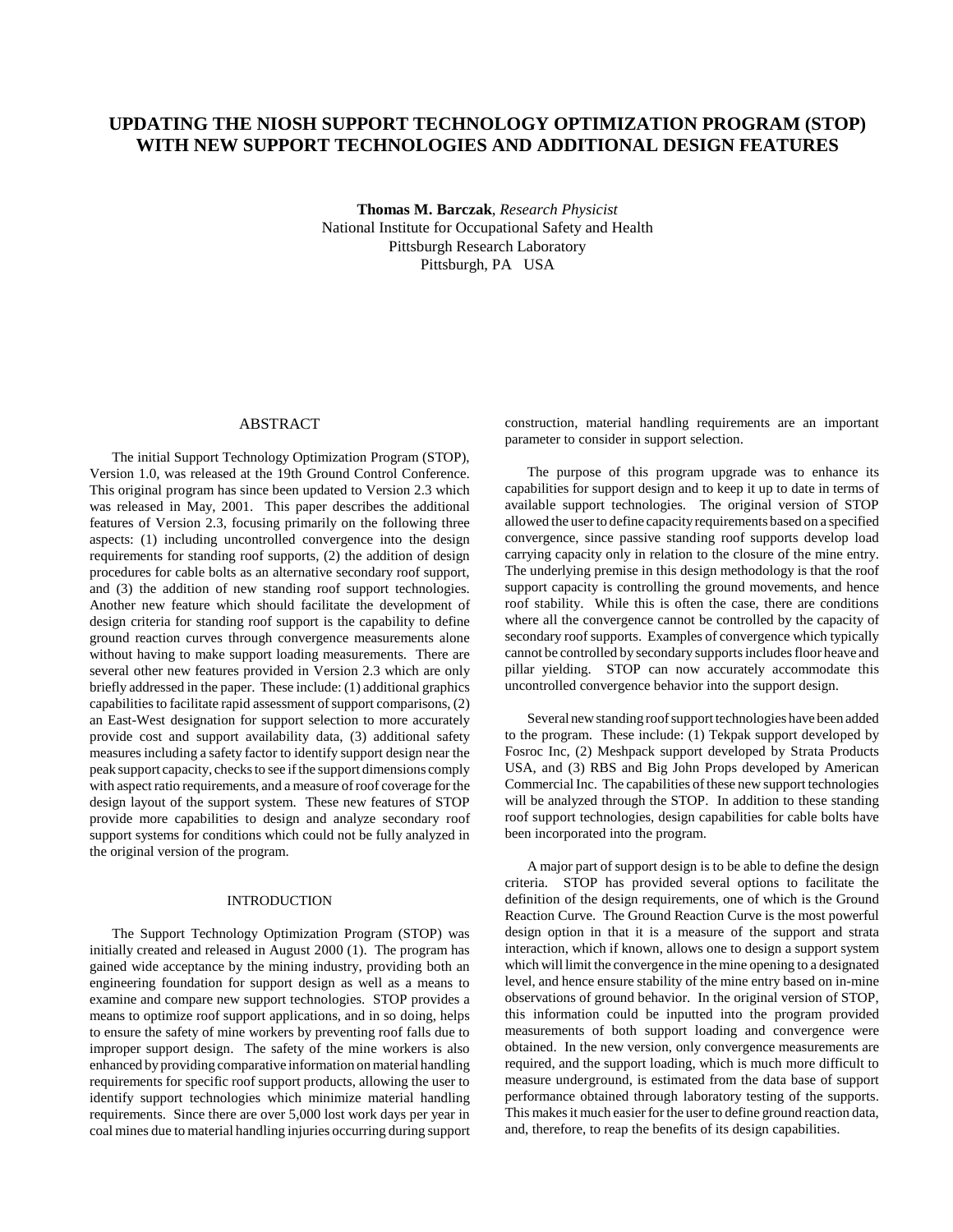Additional enhancements in the design capabilities of the program include additional safety measures including a safety factor to identify support design near the peak support capacity, checks to see if the support dimensions comply with aspect ratio requirements to ensure support stability, and a measure of roof coverage for the design layout of the support system.

The purpose of this paper is to present these new capabilities, provide some examples of their use, and to present the new support technologies which have recently become available for secondary roof support applications.

#### NEW FEATURES IN STOP

The three most notable changes to the STOP are: (1) the capability to include uncontrolled convergence into the design requirements for standing roof supports, (2) the addition of design procedures for cable bolts as an alternative secondary roof support, and (3) the addition of new standing roof support technologies.

## Uncontrolled Convergence

As described in the Introduction, not all convergence can be controlled by man made roof support structures. However, these ground movements induce loading in standing roof supports, which may at times damage the support, and hence should be considered in the design of these support systems. Following is a description of how STOP accommodates these uncontrolled ground movements into the design of standing roof supports.

First, the user can specify the amount of uncontrolled convergence in any of the design criteria options. The timing of the uncontrolled convergence is also part of the design consideration. Two options are available: (1) *Independent* or (2) *Concurrent*. When the *Independent* option is selected, the design convergence is set to the controlled component of the convergence, and a security check is made to see if the support can maintain the required capacity through the total convergence, which is the sum of the controlled and uncontrolled component. If the support cannot maintain the capacity through this range of convergence, a warning is issued in the *Warnings box*. Essentially, this option is saying that timing of the uncontrolled convergence is such that it should not be counted on to generate the required capacity of the passive roof support system to maintain roof control, however, the support must be stable enough to continue providing this necessary capacity to control the roof deformation should floor heave or pillar yielding occur.

Here is an example of independent, uncontrolled convergence. A 100-ton Heintzmann ACS support is selected for analysis. The design criteria are chosen based on the performance of a conventional 4-point wood crib support system, which has previously been successfully utilized in this situation. Using the current support system to establish the design criteria (figure 1), a load density of 11.6 tons/ft at 3 in of convergence is established for a double row of 4 point cribs constructed from 6x6x36 in poplar timbers on a 96-in spacing. It is also shown that an uncontrolled convergence of 5 in is set. As seen in the design criteria summary at the bottom of the form, the uncontrolled convergence timing is designated as *Independent* and a *security check* is set up at 8 in of convergence equating to the sum of the controlled (3 in) and uncontrolled convergence (5 in). Figure 2 depicts the performance window for the ACS support. It is seen that the required spacing of a single row of ACS props to provide the required 11.6 tons/ft at the design convergence of 3.0 in is 77.1 in. However, as the *Warnings box* shows, the ACS support is in yield at 3 in of convergence and fails to provide the required 11.6 tons/ft at 8.0 in when the uncontrolled convergence is added to controlled component. It is seen from the *Ground Behavior and Support Performance box* that the ACS reaches its peak loading at about 2.25 in and sheds loads fairly quickly after reaching its peak load.







Figure 2. The ACS support system fails to provide the required capacity at 8 in of convergence.

The other option is for the designation of the timing of the uncontrolled convergence to be *Concurrent*. This means that it is occurring at the same time as the controlled component of the convergence and is thus acting to mobilize the support capacity to provide roof control. The design convergence for the support analysis is then set to the sum of the controlled convergence and the uncontrolled convergence. In this case, the security check is set at the controlled component of the convergence. The idea is to check to see if the uncontrolled convergence did not occur, would the support have the same or greater capacity as it would with the uncontrolled convergence.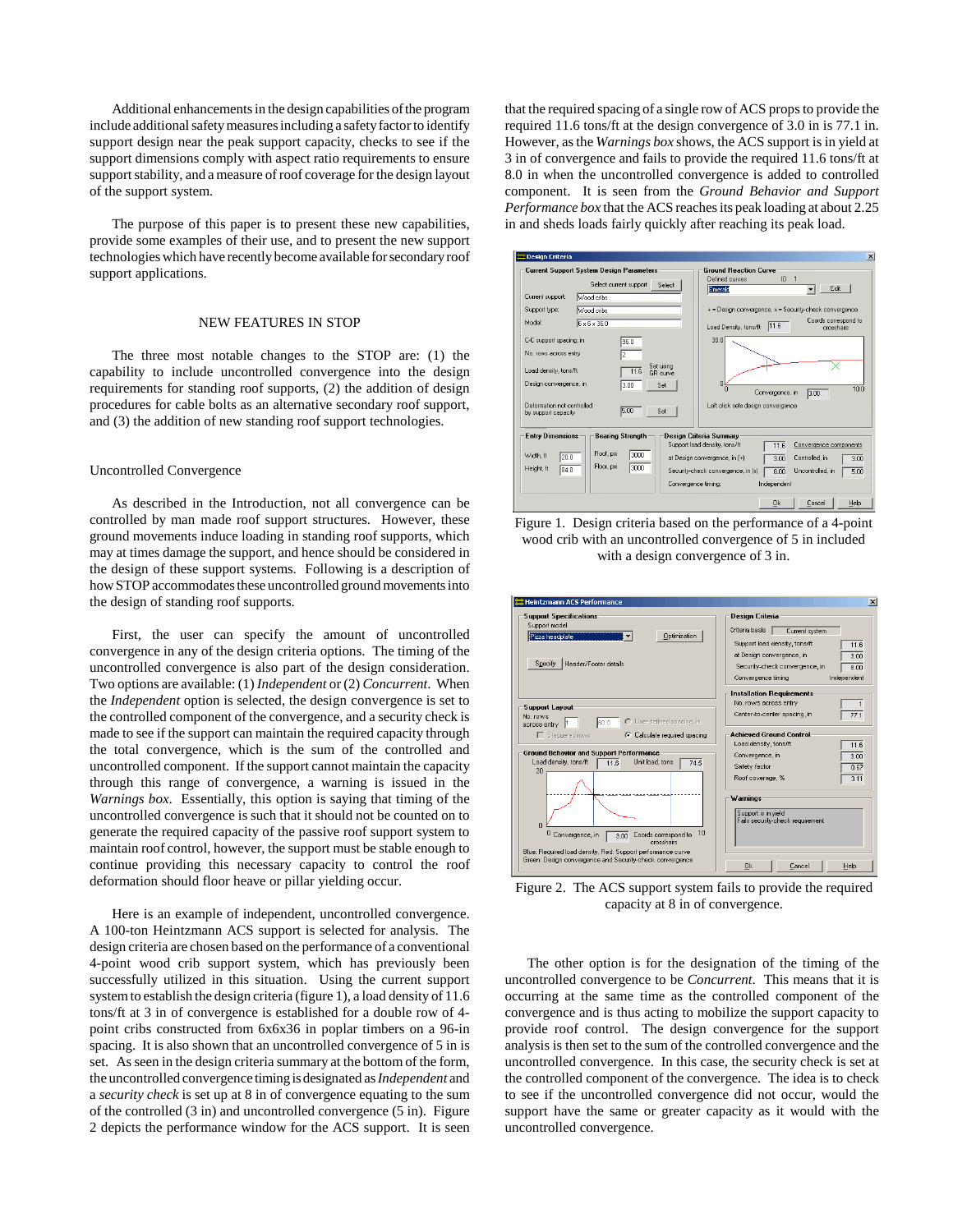The previous example of the 4-point wood crib support system as the current support system is again used, except now the timing of the uncontrolled convergence will be designated as *concurrent* and the design convergence will include the 5 in of uncontrolled convergence. As seen in figure 3, the load density requirement at 8 in of convergence for the wood crib support system on a 96-in spacing is 14.9 tons/ft. Figures 4 and 5 depict the assessment of the current 4 point wood crib (figure 4) and a Propsetter support (figure 5). The wood crib system continues to provide greater support capacity as the convergence continues (see the performance curve in the *Ground Behavior and Support Performance box*). Hence, if the uncontrolled convergence did not occur, the wood crib system at the 96-in spacing would not provide 14.9 tons/ft at 3 in of convergence, and hence, the wood crib support system fails the security check. The Propsetter on the other hand, reaches its peak loading early in the loading cycle, and although the support is yielding at 8 in of convergence, it provides the required support capacity at 3 in of convergence as well.



Figure 3. Design requirements set at 14.9 tons/ft with at a design convergence of 8 in including 5 in of uncontrolled (concurrent) convergence



Figure 4. A conventional 4-point wood crib fails to provide the required 14.9 tons/ft at 3 in of convergence



Figure 5. The Propsetter support on the other hand can provide the required 14.9 tons/ft at both 3 and 8 in of convergence

Using a Ground Reaction Curve to define the design criteria affords the user an additional capability with uncontrolled convergence that is concurrent with the controlled component by allowing the user to adjust the spacing to determine a spacing that will make the support in compliance with the security check. Here is an example. Again we will use a 4-point wood crib support system for analysis. In this case, a hypothetical Ground Reaction Curve is selected for the design criteria as shown in figure 6. The design convergence is set at 8 in with 5 in of uncontrolled convergence occurring concurrently with the controlled component. The required support load density is 20.8 tons/ft using this ground reaction data. It is seen from figure 7, that a double row of 4-point wood cribs constructed from 6x6x36-in oak timbers will provide this capacity when employed on a 115-in spacing. However, this system also fails the security check at 3 in of convergence, meaning that if the uncontrolled convergence (i.e., floor heave) did not occur, the wood crib would not provide 20.8 tons/ft at 3 in of convergence. However, by selecting the *User Defined Spacing* option in the *Support Layout* (figure 8), it can be seen that at an 84-in spacing, the same 4-point wood crib design provides 20.8 tons/ft and meets the security check, meaning that at this spacing the support would control the roof even if the floor heave did not occur.



Figure 6. Design criteria of 20.8 tons/ft established from a Ground Reaction Curve at 8 in of convergence including 5 in of uncontrolled convergence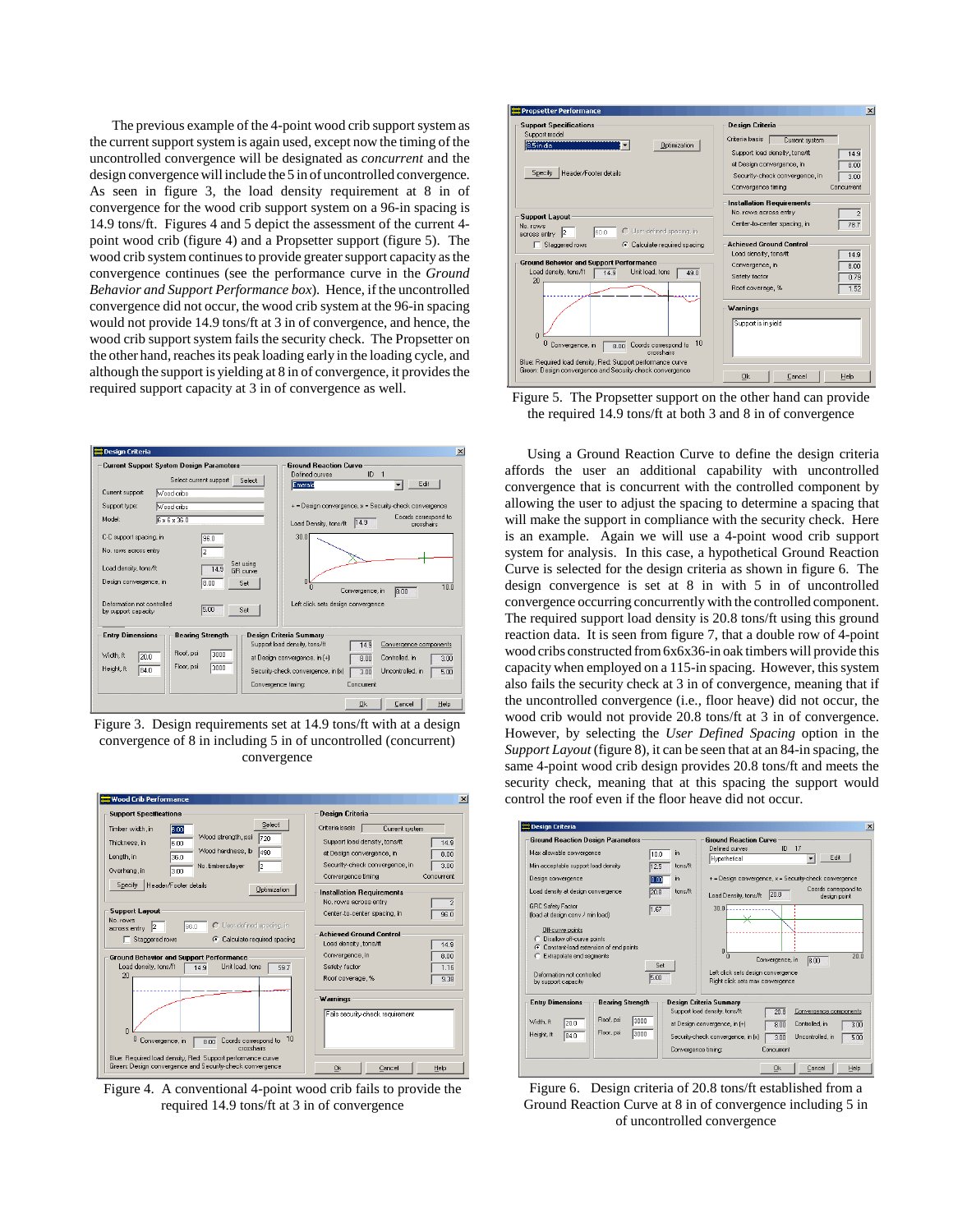| <b>Wood Crib Performance</b>                                                                                                                                                                                                                                                                                                                                                                                                                                                                                                                                                                         | $\vert x \vert$                                                                                                                                                                                                                                                                                                                                                                                                                                                                                                             |
|------------------------------------------------------------------------------------------------------------------------------------------------------------------------------------------------------------------------------------------------------------------------------------------------------------------------------------------------------------------------------------------------------------------------------------------------------------------------------------------------------------------------------------------------------------------------------------------------------|-----------------------------------------------------------------------------------------------------------------------------------------------------------------------------------------------------------------------------------------------------------------------------------------------------------------------------------------------------------------------------------------------------------------------------------------------------------------------------------------------------------------------------|
| <b>Support Specifications</b>                                                                                                                                                                                                                                                                                                                                                                                                                                                                                                                                                                        | Design Criteria                                                                                                                                                                                                                                                                                                                                                                                                                                                                                                             |
| Select<br>Timber width, in<br>00.8<br>Wood strenath, psi<br>987<br>Thickness, in<br>6.00<br>Wood hardness, lb<br>1145<br>36.0<br>Length, in<br>No. timbers/layer<br>3.00<br>Overhang, in<br>Specify<br>Header/Footer details<br>Optimization<br><b>Support Lavout</b><br>No. rows<br>User-defined spacing, in<br>96.0<br> 2<br>across entry<br>Staggered rows<br>C Calculate required spacing<br>п<br><b>Ground Behavior and Support Performance</b><br>Load density, tons/ft<br>Unit load, tons<br>99.6<br>20.8<br>30<br>n<br>12<br>U<br>8.00 Coords correspond to<br>Convergence, in<br>crosshairs | Criteria basis<br>Ground reaction curve<br>Support load density, tons/ft<br>20.8<br>at Design convergence, in<br>800<br>Security-check convergence, in<br>3.00<br>Convergence timing<br>Concurrent<br><b>Installation Requirements</b><br>No. rows across entry<br>$\overline{2}$<br>Center-to-center spacing, in<br>115<br><b>Achieved Ground Control</b><br>Load density, tons/ft<br>20.8<br>Convergence, in<br>8.00<br>Safety factor<br>1.33<br>Roof coverage, %<br>7.84<br>Warnings<br>Fails security-check requirement |
| Blue: Required load density, Red: Support performance curve<br>Green: Design convergence and Security-check convergence                                                                                                                                                                                                                                                                                                                                                                                                                                                                              | Ok<br>Cancel<br>Help                                                                                                                                                                                                                                                                                                                                                                                                                                                                                                        |

Figure 7. Double row of wood cribs on a 115-in spacing provides the required 20.8 tons at 8 in of convergence but not at 3 in



Figure 8. Reducing the spacing of the 4-point crib system to 84 in allows the system to meet the security check requirements

#### Cable Bolts

A category for intrinsic support has been added to the support selection module. In this category, cable bolts have been added as a support selection option. The current methodology for cable bolt design is based on a detached block approach using a shear or arch type failure geometry (2). This criteria can be specified in the design criteria window, where a separate design criteria section for cable bolts is provided (figure 9). As an intrinsic support, the cable bolt will only see roof loading, whereas the complete roof to floor closure will be seen by a standing roof support system. Therefore, a separate design criteria section is provided.

The *Edit* button (figure 9) can be pressed to activate the cable bolt "detached block" design criteria. The design criteria for cable bolt window (figure 10) is similar to that for standing support, except the convergence criteria is changed to "roof displacement" and a safety factor is included in the design requirements. The roof displacement requirement is defaulted to 1 in, but the user can select any value. This criteria sets a limit for the amount of roof displacement that is permitted to occur before the cable bolt system provides sufficient loading to put the dead weight of the roof mass into equilibrium. The safety factor is similar to that computed for standing roof support, except it is now used as part of the design requirement. The safety factor is defaulted to 1.5, meaning that the ultimate capacity of the cable bolt is 1.5 times the design load requirement necessary to support the dead weight of the roof rock at the designated failure height. In other words, the cable bolt load must not exceed 67 % of the ultimate load capacity of the cable. The minimum acceptable safety factor is 1.25, equating to a cable bolt being utilized at 80 % of the ultimate capacity of the bolt.

| Edit<br>Notes:<br>Failure height: 8.0 ft<br>Mield zone width: 10 ft                                                                                  |
|------------------------------------------------------------------------------------------------------------------------------------------------------|
|                                                                                                                                                      |
|                                                                                                                                                      |
| Design Criteria Summary - Cable Bolts<br>Support load density, tons/ft<br>15.0<br>at Design displacement, in<br>1.00<br>Design safety factor<br>1.50 |
|                                                                                                                                                      |

Figure 9. Separate design criteria for cable bolts can be provided by activating the Edit button under the Design Basis - Cable Bolts frame in the upper left corner of the window

| <b>Design Parameters</b><br>Calculate from CMRR<br> 8.00 <br>50<br>Failure height, ft<br>CMRR [2]<br>150<br>Density, Ib/cuft |  |
|------------------------------------------------------------------------------------------------------------------------------|--|
|                                                                                                                              |  |
|                                                                                                                              |  |
|                                                                                                                              |  |
|                                                                                                                              |  |
| Calculate from depth                                                                                                         |  |
| 1000<br>Yield zone width, ft<br>10.0<br>Depth, ft                                                                            |  |
|                                                                                                                              |  |
| Support capacity requirements                                                                                                |  |
| Support load density<br>Failure type<br>$15.0$ tons/ft<br>Design load density, tons/ft<br>15.0<br>Shear<br>☞                 |  |
| <b>Arch</b><br>11.8 tons/ft<br>г                                                                                             |  |
| 1.00<br>Design roof displacement, in                                                                                         |  |
| Set as detached block.<br>1.50<br>Design safety factor<br>criteria for standing supports                                     |  |
| Set                                                                                                                          |  |
|                                                                                                                              |  |
| <b>Entry Dimensions</b><br>Design Criteria Summary<br>Support load density, tons/ft<br>15.0                                  |  |
| Width, ft<br>20.0<br>at Design displacement, in<br>1.00                                                                      |  |
| Height, in<br>84.0<br>1.50<br>Design safety factor                                                                           |  |
|                                                                                                                              |  |
| Cancel<br>Ok<br>Help                                                                                                         |  |

Figure 10. Design criteria using a detached block basis for cable bolts

The *Performance* window for cable bolts is shown in figure 11. The design approach for cable bolts in somewhat different than that used for standing support. Since the cable bolt spacing is likely to be fixed relative to the primary roof bolt spacing (most likely in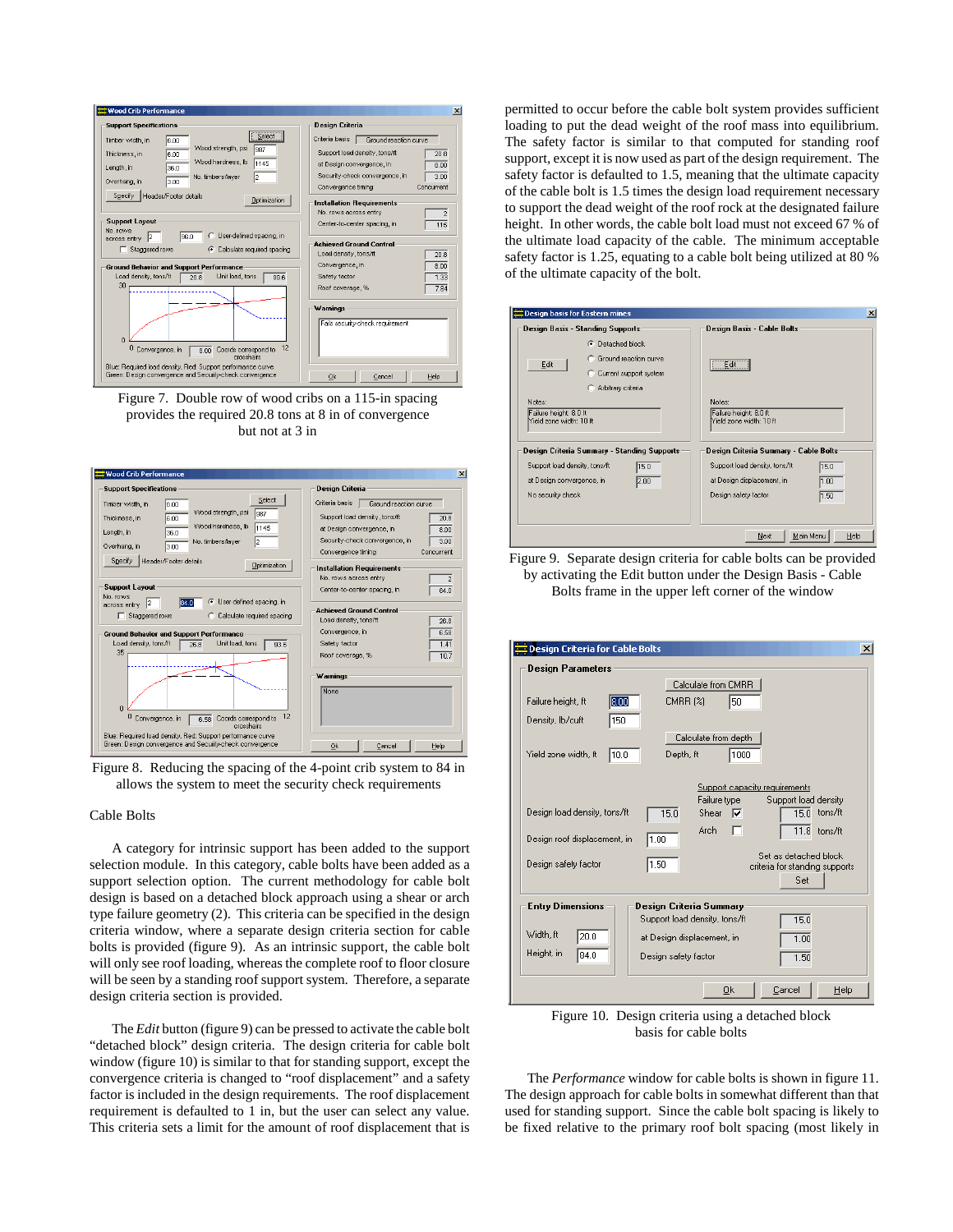between the roof bolt spacing), the design goal is to determine the number of cables across the entry (equivalent to the number of rows of supports in standing support evaluations) that are needed to satisfy the design criteria. There are also options to consider in terms of the cable layout or pattern of cable bolts used. First the user can select the *number of roof bolt sets* in which the cable set will be employed. A roof bolt set is defined as a set of roof bolts across the mine entry. Specifying a single set of roof bolts means that the cables set must be employed between every row of roof bolts and this pattern will continue down the entry. On the other hand, if 2 roof bolts sets are specified, then the cables must be employed in a spacing equivalent to two rows of roof bolts. A cable set is defined as the number of cables used in relation to the space option down the entry, which again is defined by the number of roof bolts sets. The *number of cables per set* is the parameter calculated by the program.



Figure 11. Performance window for defining a cable bolt system and determining the number of cables and spacing pattern necessary to satisfy the load requirements

Some examples will help to clarify the cable design procedure using STOP. The first requirement is to select the cable parameters to be used in the design. These are shown in the upper left hand area of the performance window. In this example, a 0.6-in diameter cable bolt with a length of 14 ft and 5 ft of resin anchorage is selected for evaluation. Other parameters selected include the hole size (1 in in this case), and the plate options (6 in plate in this case). It is also seen that the cable is put in without any pretensioning in this example.

Using the criteria displayed in figure 10, the cable bolt design criteria for this example is 15.0 tons/ft at 1 in of roof displacement with a safety factor of 1.5. As seen in figure 11, the *standard roof bolt spacing* is set at the default value of 4 ft, and the *number of roofbolt sets per cable set* is set at the default value of 1. The program is asked to calculate the required number of cables for these criteria, (the *Calculate* radio button is pushed), and the program determines that 4 cables per cable set are needed (figure 11). Hence, the recommended design is 4 cables across the entry spaced in between each row of roof bolts. The *Achieved Ground Control* information provided on the right side of the window shows that the load density of 15 tons/ft is provided at 0.517 in of roof displacement and a safety factor of 1.95 in relation to the ultimate capacity of the support. The loaddisplacement performance of the cable bolt system relative to the

design requirements is also graphically shown in the bottom left area of the window.

If the *no. of roof-bolt sets per cable set* is increased from 1 to 2, then the available spacing of the cable set is 8 ft, and the program computes that 7 cables are required in a pattern with 3 cables in the first row and 4 cables in the second row (figure 12). With this pattern of cables, the design requirements are met at slightly greater *roof displacement* (0.591 in) and with less of a *safety factor* (1.71). In essence, this design is moving closer to the minimum requirements set forth in the design criteria by allowing a pattern of 7 cables in 8 ft as opposed to 4 cables every 4 ft.



Figure 12. Increasing the number of roof-bolt sets per cable set to 2, allows 7 cables to be used in the 8-ft spacing to provide a design closer to the minimum design requirements

Instead of having the program compute the required number of bolts, the user can define this. For example, if the *no. roof-bolt sets per cable set* is set at 1, and the *user-defined* number of cables is set at 3, then the *safety factor* drops to 1.46 which is below the requirement of 1.5, and a warning to this effect in issued in the *Warnings* box on the lower right area of the window (figure 13).



Figure 13. When 3 cables per cable set are chosen, the safety factor requirement is not met and a warning is issued to this effect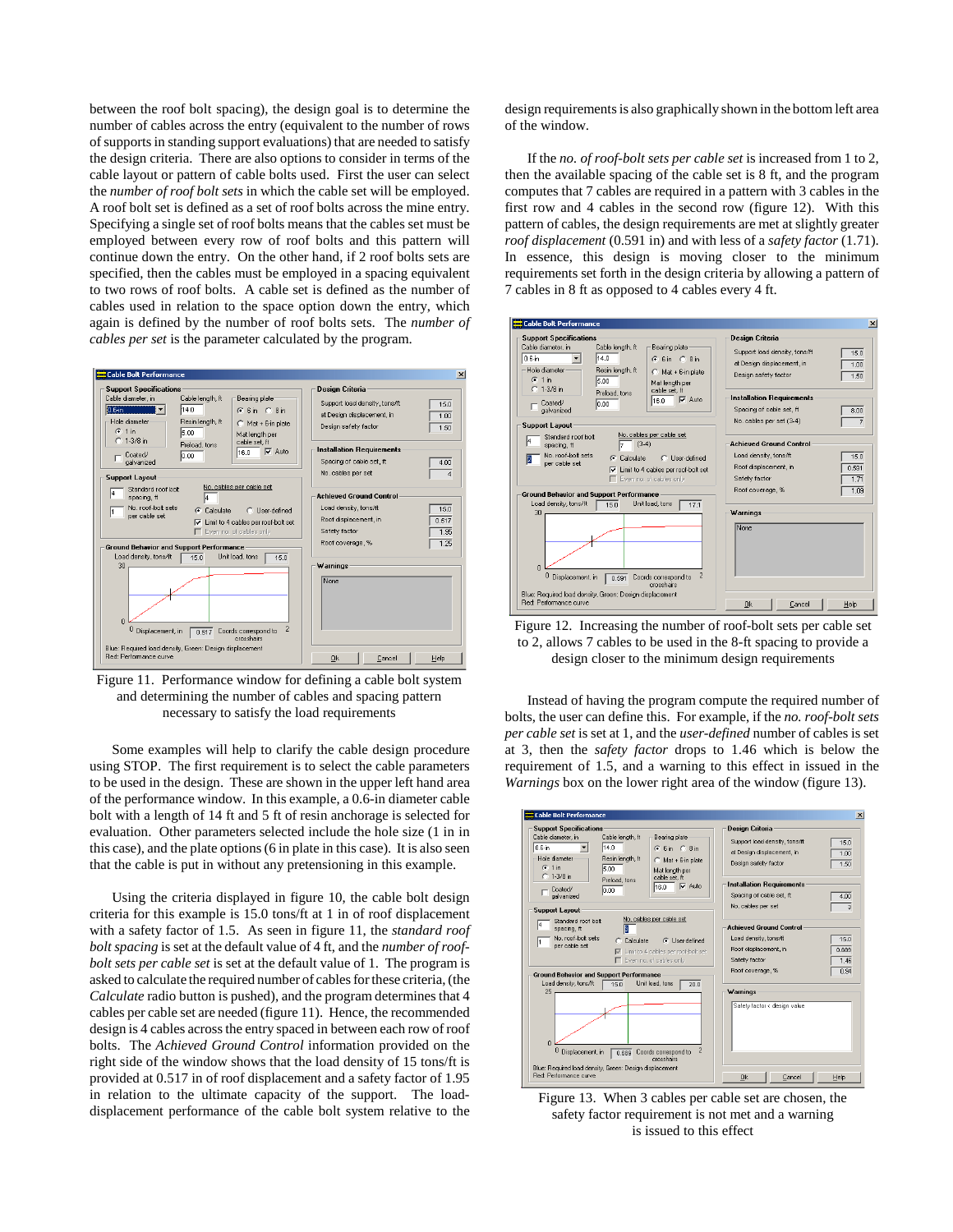Other design options besides bolts per row are available to the user when the program is computing the cable layout. One is to limit the number of cables across the entry to a maximum of 4. This limitation stems from installation restrictions with drilling the holes for the cable bolts, and to some extent the practical limit of the area of influence of a single cable bolt. When this option is chosen and more than 4 cables are required to satisfy the design requirements, the 4 cable per row limit will reduce the *safety factor* and may reduce it below the design requirements. The other option is to limit the number of cables per row to an even number. Again this limitation may be due to the hole drilling practices, particularly with a dualboom bolter. When this option is chosen, the *safety factor* is likely to be increased since the number of cables will be rounded to the nearest even number increment.

Pretensioning of a cable is also one of the design options. The effect of preload is to essentially shift the performance curve to the left, meaning that some of the deformation of the cable will be used up by the pretensioning. From a ground control perspective, the effect of pretensioning is generally to reduce the amount of roof displacement required to achieve equilibrium of the rock mass by building a more competent roof beam. The reduction in roof displacement will be in proportion to the amount of active roof loading applied by the pretensioning. If the pretensioning is too high, the required safety factor limit will be exceeded and a warning will be given to this effect. An example of pretensioning is shown in figure 14.



Figure 14. Pretensioning of a cable bolt can be used to reduce the required roof displacement necessary to meet the load criteria

As done with all of the standing supports analyzed in STOP, the cable bolt design process also includes estimated cost and material handling data. Figure 15 shows an example of this information. Shown in the figure are the cost models used for the cable bolts.

It is seen that all components of the system (bolt, resin, and plate) are included in the cost structure. The fixed cost of \$0.25 per cable in the construction model is to account for bit replacement.



Figure 15. Cost and material handling data are also available for cable bolts

New Support Technologies

In addition to cable bolts, several new standing roof support technologies have been added to this version of STOP (Version 2.3 – April 19, 2001). These include: (1) RBS Prop, (2) Big John Prop, (3) Tekpack, and (4) Meshpack. In addition to these new support concepts, additional models have been added to the Star Prop, Heintzmann Pumpable Crib, and the Tri-Log Crib. A brief analysis of these new support technologies is provided through the capabilities of STOP.

**RBS Prop** – The RBS Prop is a yieldable timber post. The yield capability is provided by a specially designed head piece which sits on top of a conventional timber post (figure 16). The head piece consists of a threaded plastic section similar to a large bolt, that threads into a steel shell lined with a threaded plastic sleeve. The yield is provided by the shearing of the plastic threads.



Figure 16. Performance information on the RBS prop

As seen from figure 17, the load-displacement profile for the RBS prop is similar to that of a conventional 4-point wood crib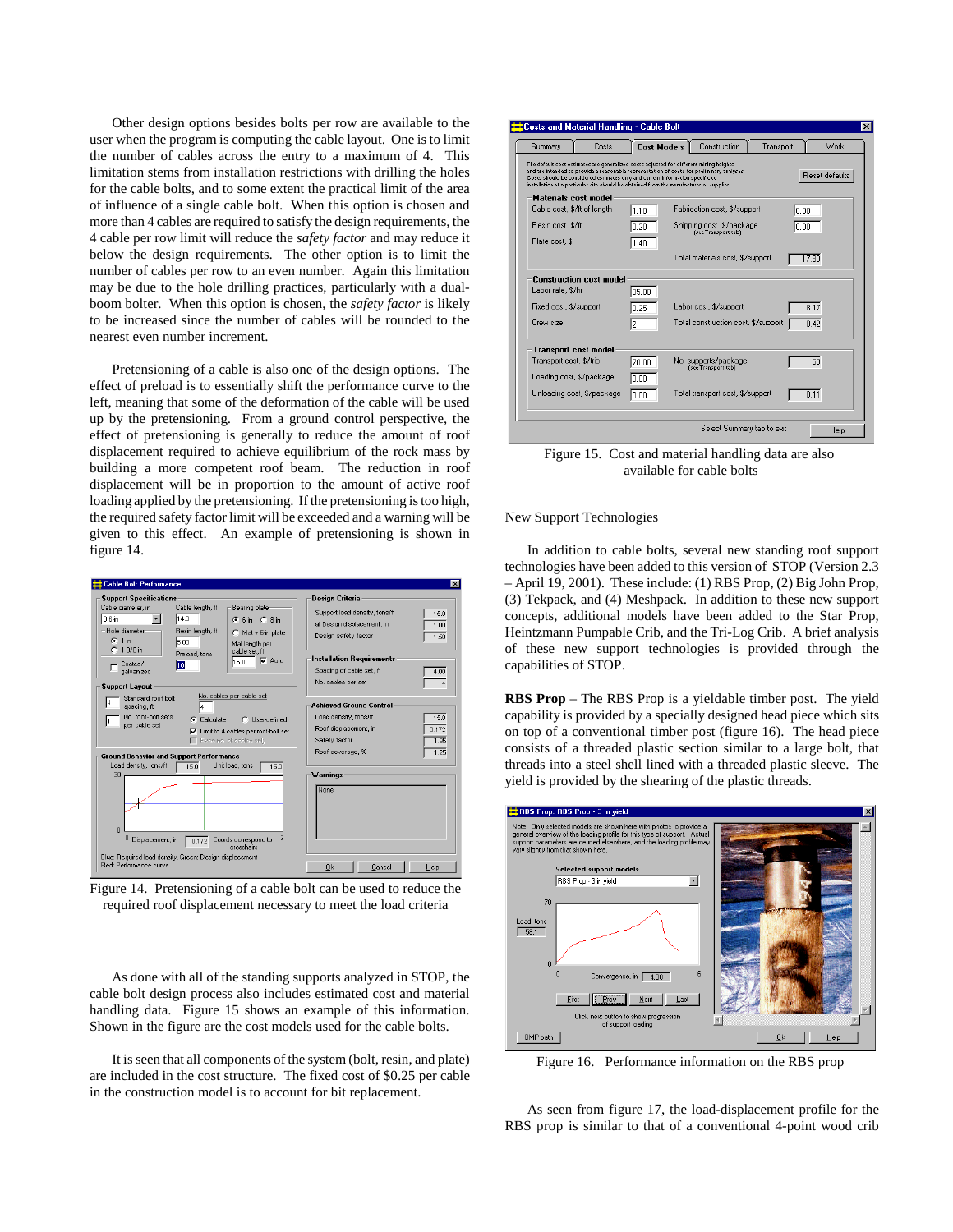constructed from (6x6x36 in) mixed hardwood timbers, although the crib is slightly stiffer during the period when the load is controlled by the shearing of the threads in the RBS prop. Hence, for convergence control between 1.5 and 4 in, the RBS prop will require a tighter spacing than would a conventional 4-point crib. Figure 18 shows one example at a design load density requirement of 12 tons/ft at 2 in of convergence achieved with a double row of supports.



Figure 17. Load-displacement performance plot of RBS prop and wood crib



Figure 18. Spacing comparison for RBS prop and 4-point wood crib system

**Big John Prop** – The Big John Prop utilizes the same threaded plastic end piece as does the RBS Prop to provide controlled yielding (figure 19). The difference in the two systems is that the Big John utilizes cut sections of timber for the post instead of the round sections used in the RBS Prop. The Big John Prop is currently marketed with 2, 3, and 4 ply sections of timber measuring nominally 3.5 x 6 in in cross section. This provides for higher ultimate loading capability since the ultimate capacity is controlled by the buckling strength of the prop and the built-up sections of timber have a much larger area than the 8-in-diameter timber post used in the RBS prop. The load-displacement profile prior to full thread shearing is the same as the RBS Prop since it is the same end piece (figure 20).



Figure 19. Design information on the Big John Prop



Figure20. Comparison of the RBS and Big John Props to a conventional 4-point wood crib

**Tekpack Support** – The Tekpack Support is marketed by Fosroc Corporation and is very similar to the Pumpable Crib support marketed by Heintzmann Corporation (figure 21). Both support systems utilize a two-part specialized grout that is pumped into a fabric bag which acts a form during pumping and provides sufficient confinement to provide some residual loading capacity once the material fractures during load application.



Figure 21. Design information on the Tekpack support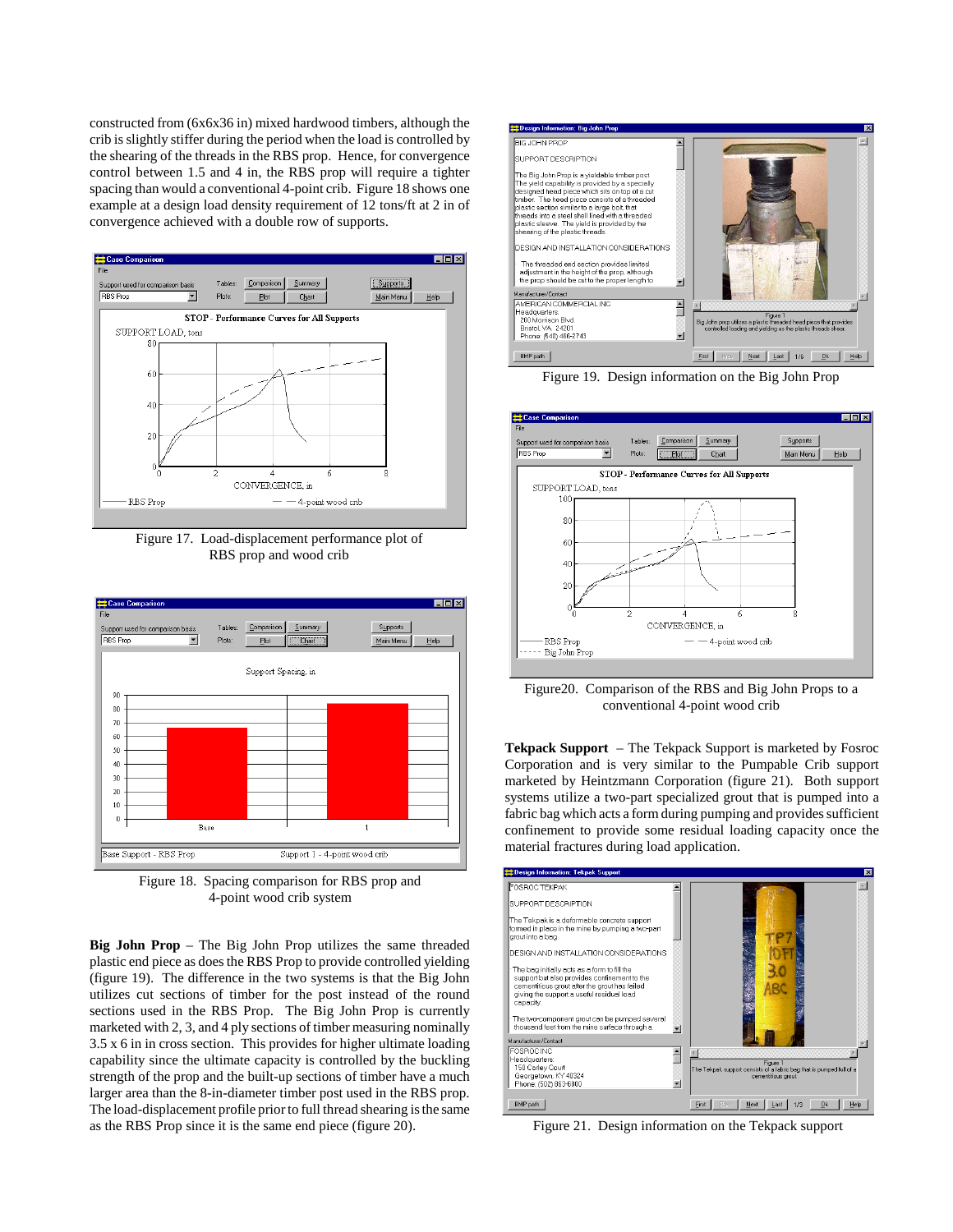**Meshpack Support** – The Meshpack support (figure 22) is another support that is pumped in place using a fabric bag to act as a form. Unlike the Pumpable Crib (Heintzmann Corporation) and the Tekpack support (Fosroc), the Meshpack support marketed by Strata Products USA uses a more conventional cementitious grout consisting primarily of Portland cement and flyash. The two component grout mixes used in the previously mentioned supports require the water to be retained by the bag to interact with the grout. In contrast, the Meshpack is a weeping system where the water is allowed to weep (drain) out of the bag. The large volume of water used is primarily for solids material transport during pumping and is not fully used as an agent in strengthening the mix. Steel bands and wire mesh provide additional confinement to the bag as seen in figure 22.



Figure 22. Design information on Meshpack support



Figure 23. Comparison of Pumpable crib, Tekpack, and Meshpack supports

The Meshpack is the strongest of the three pumpable supports (Heintzmann Pumpable Crib, Fosroc Tekpack Support, and the Meshpack) due to the inherent strength of the pumped material. It also has the highest post failure strength, due in part to the extra confinement provided by the steel bands and wire mesh. The downside of this higher strength and larger residual load capacity is that it cannot be maintained for as much convergence. As seen from

figure 23, the residual load in this laboratory test specimen lasted through 8 in of convergence before a large load shedding event occurred. At the writing of this report, this support is new on the market and no field trials in active mines have yet been conducted.

# MAKING IT EASIER TO DEFINE GROUND REACTION CURVES

In the original version of STOP, the user had to input both the measured support load and convergence to define data points for a ground reaction curve at a particular mine site (3). Now the user can define data points for determining the ground reaction curve by only measuring and inputting the convergence in the mine associated with a particular support application (figure 24). The program will use this convergence measurement to calculate the estimated support loading and resulting support load density for the layout of the support system. It should be noted that the ground reaction will vary depending on the location in the mine relative to the mining activity as well as several other factors including geology and overburden depth. The goal is to evaluate the ground behavior in the worse load condition. For example, in a longwall tailgate, the convergence measurements should be made at the tailgate corner, since the abutment loading will be most severe at this location. The caveats of measuring the convergence are explained in more detail in the cited reference material number 3. This should facilitate the development of ground reaction data since convergence is relatively easy to measure, while the more difficult measurement of support loading is no longer required.



Figure 24. Using the program to define a ground reaction curve from convergence measurements alone with support loading calculated from the laboratory test data

# ADDITIONAL FEATURES

#### East-West Support Settings

Some supports that are available in the East are not available in the West. In addition, those that are available in both the East and the West typically will have different costs associated with them, particularly if the supports are made in the East and shipped to the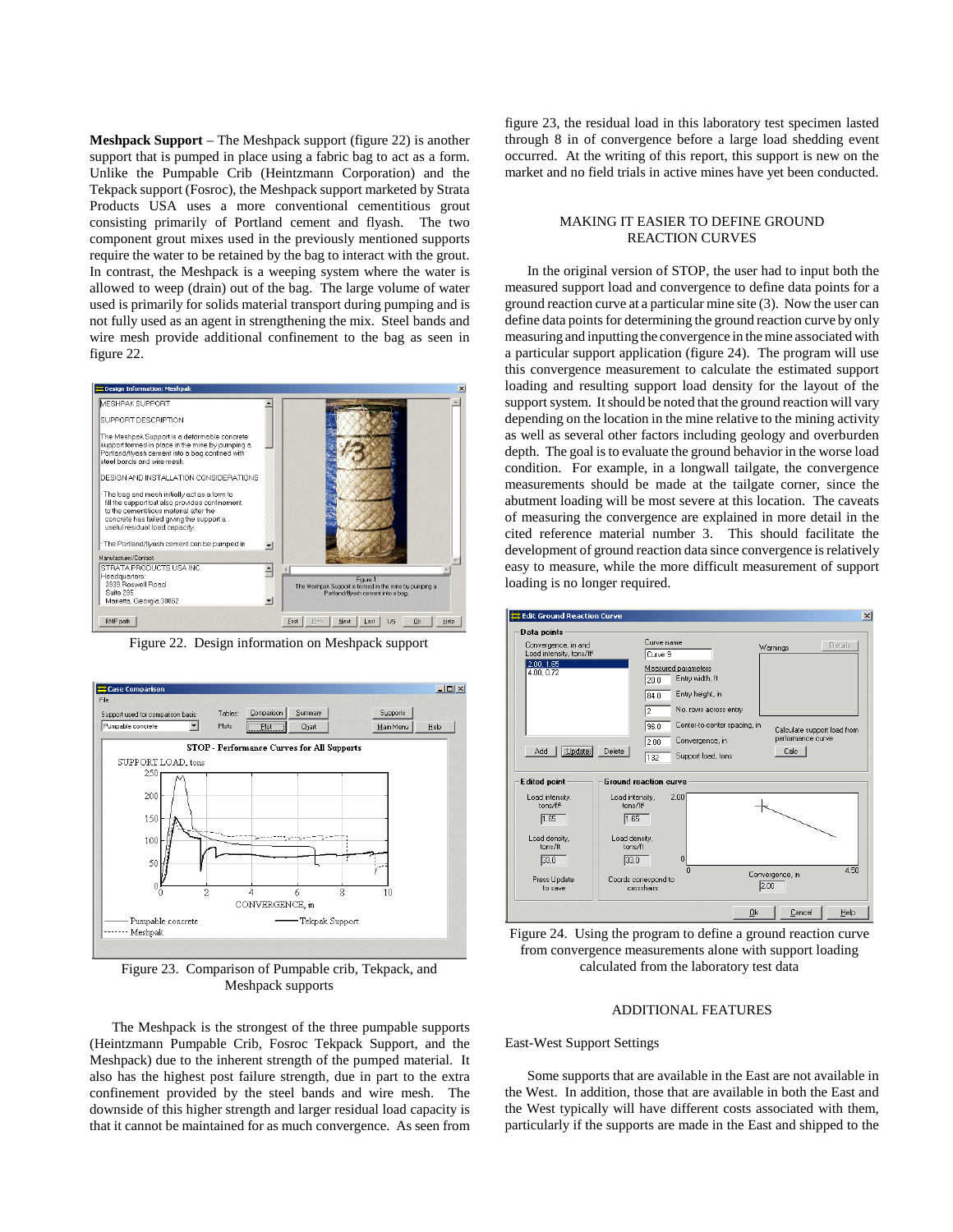West. Even supports which are made and used in the West, such as conventional wood cribbing, can have significantly different costs than their Eastern counterparts due to differences in the cost of materials (wood). In the new version of STOP, the costs and support availability and various default settings are customized for eastern and western mine applications. As part of the input, the user can select which area of the country is relevant to the analysis.

## Additional Graphics Capabilities

The original STOP (Version 1.0) allowed the user to plot either the unit support load or the support system load density as a function of convergence for any of the supports chosen for analysis. Version 2.3 allows the user to chart any of the 24 different analysis parameters. For instance, the normalized installed support cost per foot of entry is shown in figure 25. This capability significantly increases the visual graphics available for support analysis and helps facilitate the rapid evaluation of support parameters.



Figure 25a. Plotting of the support spacing



Figure 25b. Plotting of the normalized support costs

Roof and Floor Bearing Strength

The design criteria now includes the roof and floor bearing strength. This is needed to see if the support load will cause the support to punch into the roof or floor, which could significantly degrade the capability of the support to maintain roof control. It should be noted that default setting for both the roof and floor strength is 2,000 psi. This may or may not be appropriate for a particular mine, so this parameter should be updated by the user when establishing the design criteria.

## Support Header and Footer

The program also now allows the user to specify the header and footer used with the support. Inputs are asked for the roof and floor contact area. The user can input values or use the set of defaults contained within the program which are believed to be representative for that particular support. Roof coverage dimensions are also provided. On occasion, these dimensions may be larger than those used in the roof contact bearing area computation. For example, the foot print of a wood crib is determined by the box area derived from the length of the timbers, while the contact area is determined by the actual timber contact area with the floor and hence will be much smaller.

#### Warnings box

On each of the *Performance* windows for the various support technologies, a *Warnings* box is shown on the bottom left portion of the window just below the *Achieved Ground Control* area. Messages are posted in this box pertaining to a variety of rules relevant to a particular support. Some example messages include:

- $\blacktriangleright$  Support is in yield.
- Exceeds roof bearing strength.
- Exceeds floor bearing strength.
- < Support is too short (poor aspect ratio).
- Skin-to-skin spacing exceeds W/2.
- The achieved convergence exceeds the design convergence.

#### Safety Factor

A load safety factor has been included under the *Achieved Ground Control* box to provide insight into how close the loading of the support is to its peak capacity for the recommended support installation. The *Safety Factor* is the ratio of the maximum support capacity to the actual support loading achieved using the current design. The maximum support capacity is defined for each support as part of the internal program data base. For supports such as wood cribs that continue to build load through very large displacements, the peak load is defined at 20% strain. When the support has yielded (exceeded its peak loading), the safety factor will be the inverse of the ratio of the peak load to the actual load and hence will be less than 1. A safety factor of 1.0 means that the support is operating at its peak capacity. This typically is not desirable since any additional convergence will cause most supports to shed load. A safety factor of 2.0 means that the support is at 50% of its peak supporting capacity.

#### Aspect ratio checks

Checks are now make to see if the support dimensions comply with rules established from laboratory testing. If not, a warning is issued in the *Warnings* box that the support is too short. Aspect ratio requirements for several commonly used support technologies are as follows: